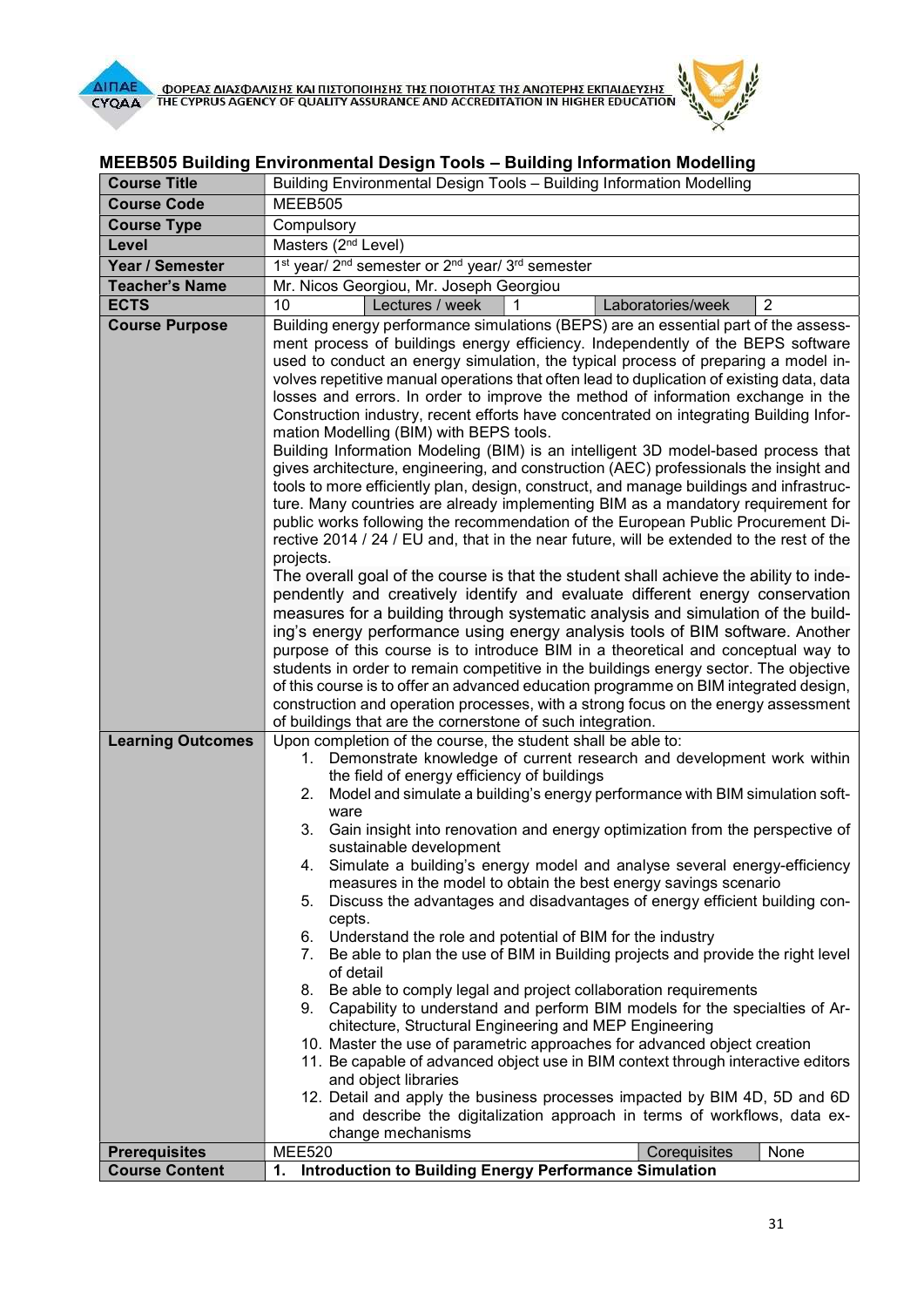



|                                  | Energy conservation measures for buildings.<br>General energy efficiency and environmentally friendly measures<br>Energy consumption in buildings depending on<br>design and equipment,<br>outdoor climate,<br>indoor conditions,<br><b>HVAC</b> systems<br>Energy performance simulations using computer software<br>Effects of implementing energy efficiency measures<br>Energy efficient building concepts (Near Zero Energy buildings, Passive<br>houses)                                                                                                                                                                                                                                                                                                                                                                                                                                                                                                                                                                                                                                                                                                                                                                                                                                                                                                                                                                                                                                                                                                                          |  |
|----------------------------------|-----------------------------------------------------------------------------------------------------------------------------------------------------------------------------------------------------------------------------------------------------------------------------------------------------------------------------------------------------------------------------------------------------------------------------------------------------------------------------------------------------------------------------------------------------------------------------------------------------------------------------------------------------------------------------------------------------------------------------------------------------------------------------------------------------------------------------------------------------------------------------------------------------------------------------------------------------------------------------------------------------------------------------------------------------------------------------------------------------------------------------------------------------------------------------------------------------------------------------------------------------------------------------------------------------------------------------------------------------------------------------------------------------------------------------------------------------------------------------------------------------------------------------------------------------------------------------------------|--|
|                                  | <b>Introduction in BIM</b><br>2.                                                                                                                                                                                                                                                                                                                                                                                                                                                                                                                                                                                                                                                                                                                                                                                                                                                                                                                                                                                                                                                                                                                                                                                                                                                                                                                                                                                                                                                                                                                                                        |  |
|                                  | Differentiation of the requisites and uses that are of interest for each con-<br>struction specialty (Architecture and Engineering);<br>Adequate modelling practices in view of intended uses for the models;<br>Modelling recommendations that exist at international level;<br>$\overline{\phantom{a}}$<br>Perform BIM models for the specialties of Architecture and MEP Engineering;<br>$\blacksquare$<br>Particular cases of modelling, targeted for monitoring and management.<br>$\blacksquare$<br>3. BIM in Practice                                                                                                                                                                                                                                                                                                                                                                                                                                                                                                                                                                                                                                                                                                                                                                                                                                                                                                                                                                                                                                                            |  |
|                                  |                                                                                                                                                                                                                                                                                                                                                                                                                                                                                                                                                                                                                                                                                                                                                                                                                                                                                                                                                                                                                                                                                                                                                                                                                                                                                                                                                                                                                                                                                                                                                                                         |  |
|                                  | <b>Common Information and Data Environment</b>                                                                                                                                                                                                                                                                                                                                                                                                                                                                                                                                                                                                                                                                                                                                                                                                                                                                                                                                                                                                                                                                                                                                                                                                                                                                                                                                                                                                                                                                                                                                          |  |
|                                  | Drawings Management<br><b>Protocol and Procedures</b>                                                                                                                                                                                                                                                                                                                                                                                                                                                                                                                                                                                                                                                                                                                                                                                                                                                                                                                                                                                                                                                                                                                                                                                                                                                                                                                                                                                                                                                                                                                                   |  |
|                                  | Level of Detail and Volumes                                                                                                                                                                                                                                                                                                                                                                                                                                                                                                                                                                                                                                                                                                                                                                                                                                                                                                                                                                                                                                                                                                                                                                                                                                                                                                                                                                                                                                                                                                                                                             |  |
|                                  | Templates                                                                                                                                                                                                                                                                                                                                                                                                                                                                                                                                                                                                                                                                                                                                                                                                                                                                                                                                                                                                                                                                                                                                                                                                                                                                                                                                                                                                                                                                                                                                                                               |  |
|                                  | $\blacksquare$                                                                                                                                                                                                                                                                                                                                                                                                                                                                                                                                                                                                                                                                                                                                                                                                                                                                                                                                                                                                                                                                                                                                                                                                                                                                                                                                                                                                                                                                                                                                                                          |  |
|                                  | Benefits of BIM - Essential Requirements                                                                                                                                                                                                                                                                                                                                                                                                                                                                                                                                                                                                                                                                                                                                                                                                                                                                                                                                                                                                                                                                                                                                                                                                                                                                                                                                                                                                                                                                                                                                                |  |
|                                  | 4. Case Study                                                                                                                                                                                                                                                                                                                                                                                                                                                                                                                                                                                                                                                                                                                                                                                                                                                                                                                                                                                                                                                                                                                                                                                                                                                                                                                                                                                                                                                                                                                                                                           |  |
|                                  | Step-by-step simulation of a mock-building with the use of Autodesk Revit                                                                                                                                                                                                                                                                                                                                                                                                                                                                                                                                                                                                                                                                                                                                                                                                                                                                                                                                                                                                                                                                                                                                                                                                                                                                                                                                                                                                                                                                                                               |  |
|                                  | Parametric energy analysis of the building                                                                                                                                                                                                                                                                                                                                                                                                                                                                                                                                                                                                                                                                                                                                                                                                                                                                                                                                                                                                                                                                                                                                                                                                                                                                                                                                                                                                                                                                                                                                              |  |
|                                  | 4D and 5D aspects of buildings design stage<br>$\overline{\phantom{0}}$                                                                                                                                                                                                                                                                                                                                                                                                                                                                                                                                                                                                                                                                                                                                                                                                                                                                                                                                                                                                                                                                                                                                                                                                                                                                                                                                                                                                                                                                                                                 |  |
| <b>Teaching Methodol-</b><br>ogy | For the theoretical part of the course, the course will be presented through theoretical<br>lectures in class. The lectures will present to the student the course content and allow<br>for questions. The material will be delivered using visual aids (e.g. PowerPoint<br>presentation slides, documentaries). The aim is to familiarize the student with the<br>material at a faster pace of presentation, while allowing the instructor to use the pre-<br>sented material for meaningful discussions.<br>The learning process will be enhanced with the requirement from the student to carry<br>in-class discussions and tackling of hypothetical scenarios in small-group exercises.<br>In-class case-studies are an integral part of this course.<br>Homework assignments / mini projects, which will be required as part of the students'<br>assessment for the course, will allow students the opportunity to carry out independ-<br>ent research, synthesize basic concepts presented in class, as well as hone their<br>analytical, writing and presentation skills.<br>For the laboratorial part of the course, the students will attend on a weekly basis<br>lectures in Frederick's computer labs and will be educated to become proficient users<br>of a BIM software tool (Autodesk Revit).<br>Besides from the notes taken by students in class, all of the course material will be<br>made available through the class website which will be available through the Univer-<br>sity's E-learning platform. The instructor will be available to students during office |  |
|                                  | hours or by appointment in order to provide necessary guidance.                                                                                                                                                                                                                                                                                                                                                                                                                                                                                                                                                                                                                                                                                                                                                                                                                                                                                                                                                                                                                                                                                                                                                                                                                                                                                                                                                                                                                                                                                                                         |  |
| <b>Bibliography</b>              | <b>Textbooks:</b><br>Borrmann, A, König, M, Koch, C, Beetz, J. (2019). Building Information Modeling<br>Technology Foundations and Industry Practice. Springer Cham.<br>Hensen, J.L.M. and R. Lamberts (2011). Building performance simulation for de-<br>$\overline{\phantom{a}}$<br>sign and operation. Oxon, UK, Spon Press.<br><b>References:</b><br>Bokmiller, D., Whitbread, S., & Hristov, P. (2013). Mastering Autodesk Revit MEP<br>$\overline{\phantom{a}}$                                                                                                                                                                                                                                                                                                                                                                                                                                                                                                                                                                                                                                                                                                                                                                                                                                                                                                                                                                                                                                                                                                                   |  |
|                                  | 2014: Autodesk Official Press. John Wiley & Sons.                                                                                                                                                                                                                                                                                                                                                                                                                                                                                                                                                                                                                                                                                                                                                                                                                                                                                                                                                                                                                                                                                                                                                                                                                                                                                                                                                                                                                                                                                                                                       |  |